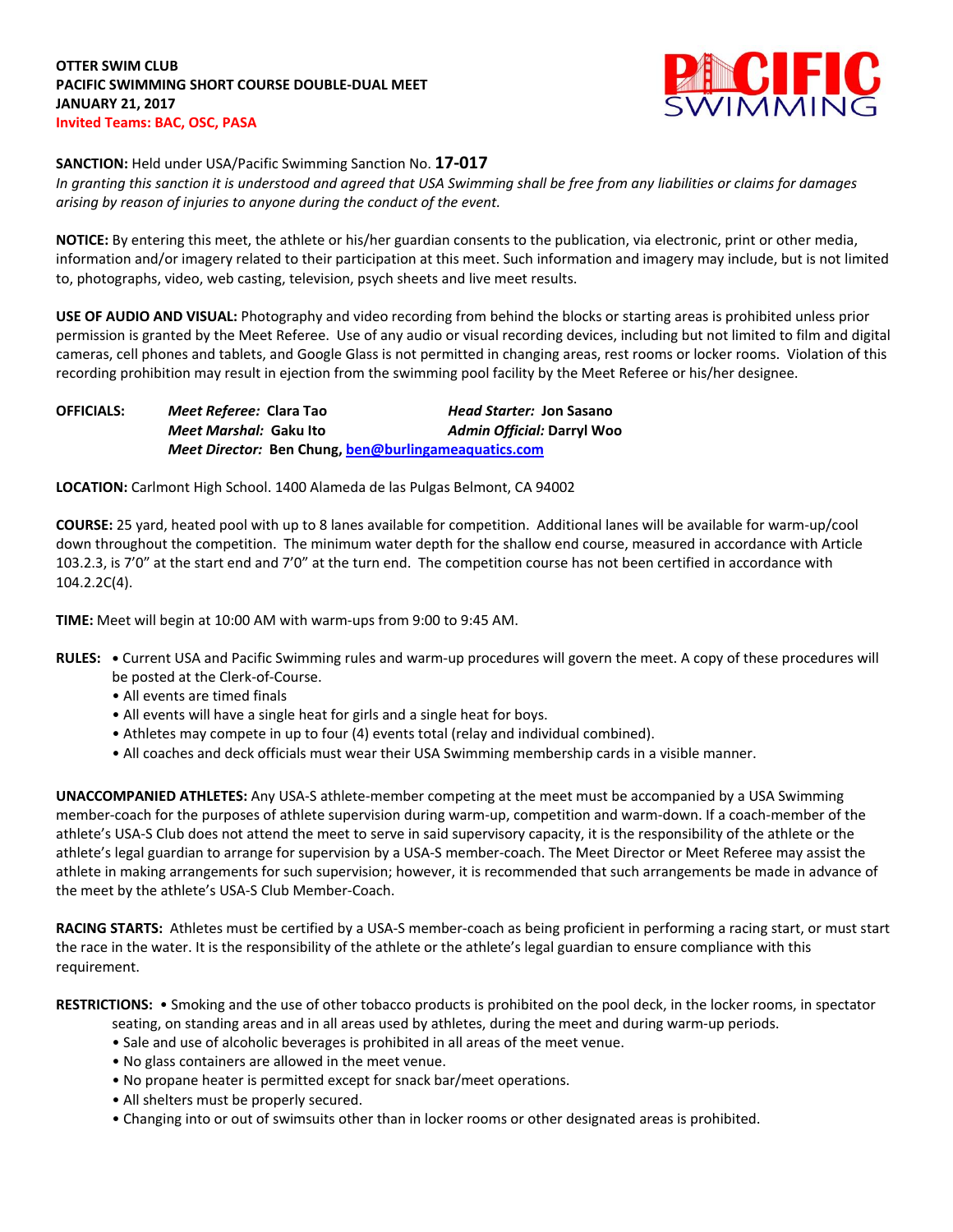- Destructive devices, to include but not limited to, explosive devices and equipment, firearms (open or concealed), blades, knives, mace, stun guns and blunt objects are strictly prohibited in the swimming facility and its surrounding areas. If observed, the Meet Referee or his/her designee may ask that these devices be stored safely away from the public or removed from the facility. Noncompliance may result in the reporting to law enforcement authorities and ejection from the facility. Law enforcement officers (LEO) are exempt per applicable laws.
- Operation of a drone, or any other flying apparatus, is prohibited over the venue (pools, athlete/coach areas, spectator areas and open ceiling locker rooms) any time athletes, coaches, officials and/or spectators are present.

**ELIGIBILITY:** • Athletes competing at this meet must be members of BAC, OSC or PASA.

• Athletes must be current members of USA-S and enter their name and registration number on the meet entry card as they are shown on their Registration Card. If this is not done, it may be difficult to match the athlete with the registration and times database. The meet host will check all athlete registrations against the SWIMS database and if not found to be registered, the Meet Director shall accept the registration at the meet (a \$10 surcharge will be added to the regular registration fee). Duplicate registrations will be refunded by mail.

• Unattached athletes may compete, but may not score team points. Unattached athletes will be seeded the same as attached athletes.

• Entries with **"NO TIME" will be accepted.**

• The athlete's age will be the age of the athlete on the first day of the meet.

**ENTRY FEES**: There are no entry fees.

**TEAM ENTRIES:** Submit entries to Darryl Woo via Hytek entry file by Wednesday, January 18, 2017.

**RELAY ENTRIES:** Relays must be submitted with the team entry file along with individual entries. Any changes to relays must be reported to the Admin Official before the conclusion of the meet. The 200 Mixed Medley Relay (Event 19) must compete with a combination of 2 girls and 2 boys. The 100 Yard Free "Beat Ryan Hoffer" Relay (Event 20) is an exhibition relay, does not count for scoring, and can be run with any combination of 4 athletes. Participation in Event 20 will NOT count towards an athlete's maximum total of events.

**SEEDING**: The meet will be pre-seeded.

**SCRATCHES**: There is NO penalty for an athlete entered in this meet that misses his/her event.

**SCORING:** The meet will be scored as a double-dual meet, with final scores between BAC-OSC, OSC-PASA and BAC-PASA. There is a limit of two (2) scoring individual athletes per event per club, and a limit of two (2) scoring relays per club.

## **Each individual event and relay event will be scored as below:**

| <b>Individual</b>   | 1 <sup>st</sup><br>5                                                                                | 2 <sup>nd</sup><br>3 | 3 <sup>rd</sup><br>2 | $4^{\text{th}}$<br>1 | Relay | 1 <sup>st</sup><br>10 | 2 <sup>nd</sup><br>6 | $3^{\text{rd}}$<br>$\overline{2}$ |  |
|---------------------|-----------------------------------------------------------------------------------------------------|----------------------|----------------------|----------------------|-------|-----------------------|----------------------|-----------------------------------|--|
| <b>AWARDS:</b>      | None                                                                                                |                      |                      |                      |       |                       |                      |                                   |  |
| <b>ADMISSION:</b>   | Free. Programs will not be available for purchase.                                                  |                      |                      |                      |       |                       |                      |                                   |  |
| <b>SNACK BAR:</b>   | There will be no snack bar available at the meet.                                                   |                      |                      |                      |       |                       |                      |                                   |  |
| <b>HOSPITALITY:</b> | Light hospitality will be available for working officials and coaches, to be provided by each club. |                      |                      |                      |       |                       |                      |                                   |  |
|                     |                                                                                                     |                      |                      |                      |       |                       |                      |                                   |  |

**MISCELLANEOUS:** No overnight parking allowed. No noise makers allowed in pool facility. Parents please respect the area designated for coaches and officials (i.e. do not sit or stand in front of coaches or officials)